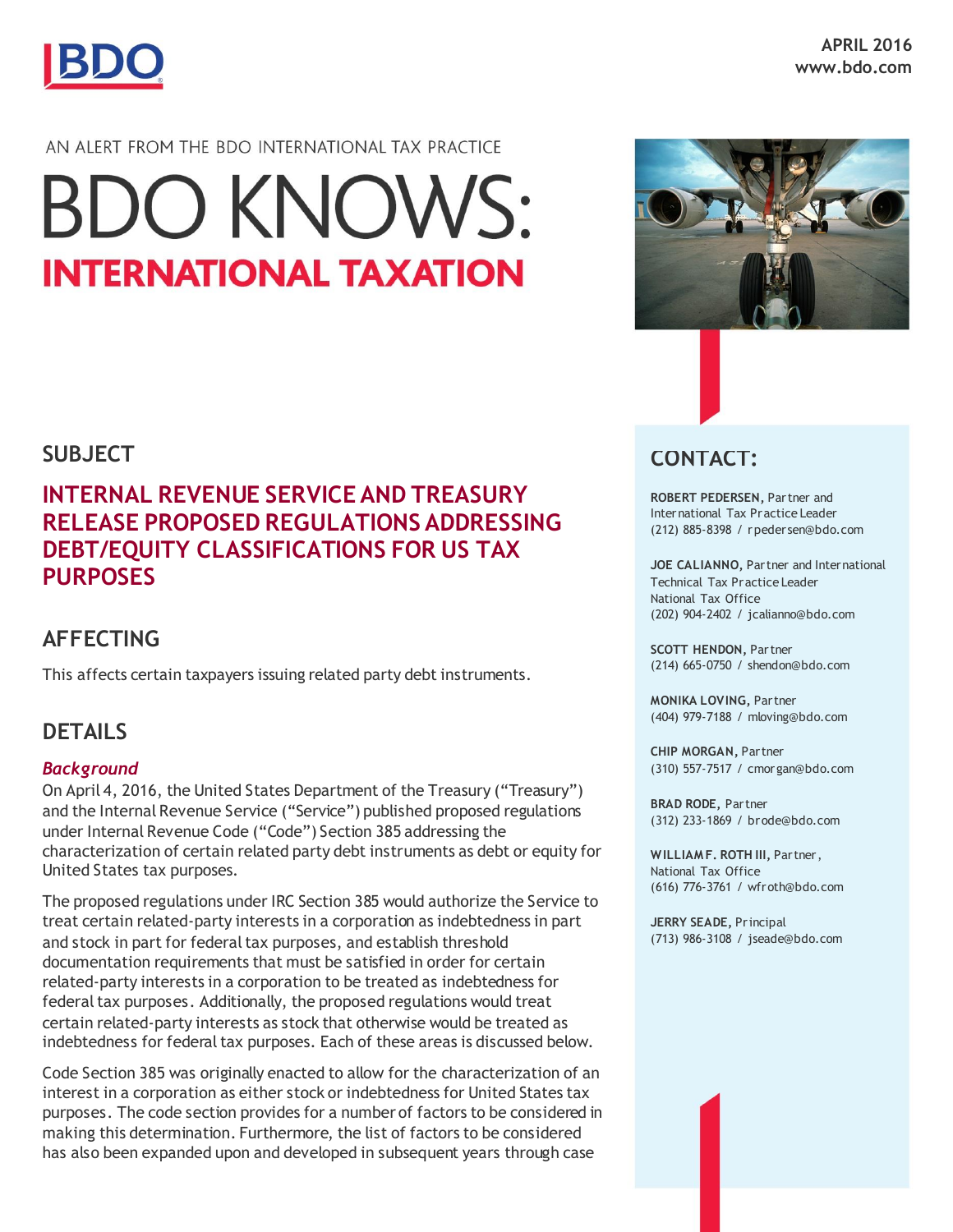law. In general, no one factor was dispositive of debt or equity treatment and the determination was heavily based on the facts and circumstances in each particular case.

Treasury notes in the preamble to the proposed regulations that the historical factors used in this analysis have been applied somewhat inconsistently and can arrive at results in the related party context that may be contrary to policy or the intent of the statute.

#### *Taxpayers Affected*

In discussing the purpose of the proposed regulations, Treasury references excessive indebtedness in the cross-border context between related parties and how this can be used to significantly reduce a company's tax liability. They also note, however, that these regulations may apply to purely domestic situations (U.S. to U.S.) as well. However, they generally exclude related party indebtedness between members of the same U.S. consolidated group.

The scope of the proposed regulations generally is limited to purported indebtedness between members of an expanded group. The proposed regulations define the term expanded group by reference to the term affiliated group in Code Section 1504(a). However, the proposed regulations broaden the definition in several ways. Unlike an affiliated group, an expanded group includes foreign and tax-exempt corporations, as well as corporations held indirectly, for example, through partnerships. Further, in determining relatedness, the proposed regulations adopt the attribution rules of Code Section 304(c)(3). The proposed regulations also modify the definition of affiliated group to treat a corporation as a member of an expanded group if 80 percent of the vote or value is owned by expanded group members (instead of 80 percent of the vote and value, as generally required under Code Section 1504(a)). However, certain rules or thresholds are contained in the proposed regulations that would modify when the rules would or would not apply. For instance, there is a rule limiting the application of Proposed Regulations Section1.385-2 to certain large taxpayers and a rule in Proposed Regulations Section1.385-3 providing a \$50 million threshold exception.

#### *The Proposed Regulations*

The proposed regulations address three primary areas relating to debt/equity classification. They are:

- 1. Allowing the Service to recharacterize an instrument as part debt and part equity;
- 2. Requiring contemporaneous documentation to support debt classification of related party indebtedness; and
- 3. Providing specific rules to characterize debt instruments as stock with respect to certain distributions, reorganization transactions and certain other types of transactions.

#### **Allowing the Service to recharacterize an instrument as partly debt and partly equity**

Proposed Regulations Section 1.385-1 provides the Service authority to recharacterize a related party debt instrument as debt in part and equity in part. This is a departure from the historical application of the rules, which generally seemed to require an instrument be treated wholly as debt or wholly as equity (the 'all-or-nothing' rule). Treasury sees the 'all-ornothing' approach as reaching consequences that may not reflect the economic substance of the transaction. Therefore, in the proposed regulations Treasury has provided the ability for the Service to characterize an instrument partially as debt or partially as equity, depending on the facts and circumstances of the case. The proposed regulations authorize the treatment of an interest as indebtedness in part and stock in part in the case of instruments issued in the form of debt between parties that are related, but at a lesser degree of relatedness than that required to include them in an expanded group. Under the proposed regulations, treatment as indebtedness in part and stock in part can apply to purported indebtedness between members of modified expanded groups (which are defined in the same manner as expanded groups, but adopting a 50 percent ownership test and including certain partnerships and other persons). The preamble provides an example for illustration of this rule by way of a five million dollar debt instrument of which the issuer can only reasonably be expected to repay three million dollars, and the instrument could be recharacterized as three million dollars of indebtedness and two million dollars of equity.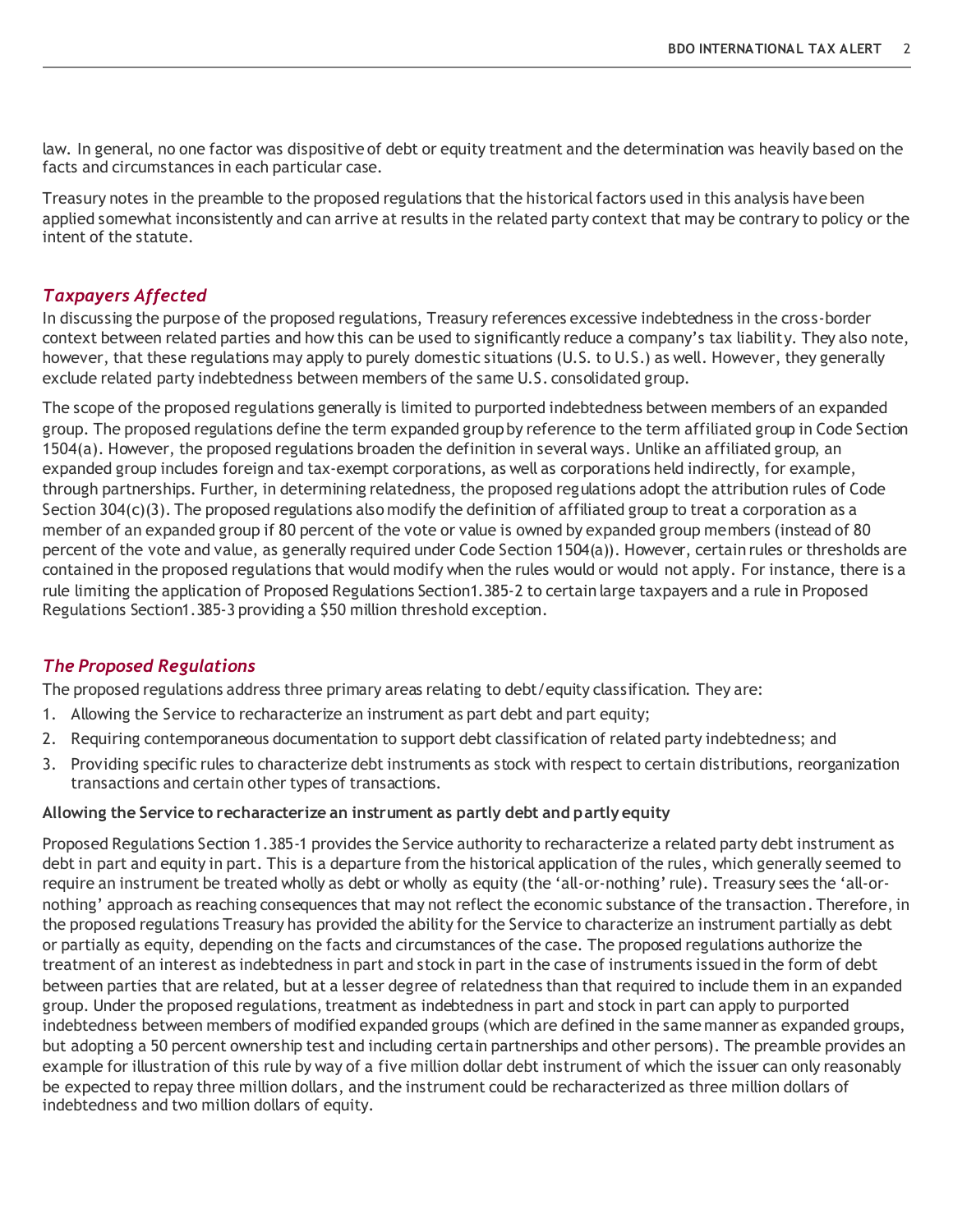#### **Requiring contemporaneous documentation to support debt classification of related party indebtedness**

Proposed Regulations Section 1.385-2 contains a new requirement for contemporaneous documentation for certain related party indebtedness in order to allow for the indebtedness to be respected as debt for United States tax purposes. The rules provide that if a taxpayer does not prepare and maintain the documentation such that they can provide it to the Service upon request, the related party indebtedness will be treated as stock or equity.

The documentation requirement focuses on taxpayer substantiation of four key elements of the instrument:

- 1. Binding Obligation to Repay;
- 2. Creditor's Rights to Enforce Terms;
- 3. Reasonable Expectation of Repayment; and
- 4. Genuine Debtor-Creditor Relationship.

The preamble and the regulations provide some examples of the types of documentation that could be used to support these four elements.

As noted above, the preamble and regulations state that in the absence of this documentation treatment as indebtedness will not be allowed. The preamble also states that satisfaction of these four factors by way of the contemporaneous documentation does not conclusively establish the instrument as indebtedness, but rather simply allows for the possibility of indebtedness treatment pending further analysis by the Service based on the facts and circumstances under existing federal tax principles and case law.

Treasury has provided a few limitations and exceptions to the applicability of the above documentation requirements. The documentation requirement is intended to apply to taxpayers that are 'highly related' (i.e., 80 percent relatedness by ownership) and also only to 'large taxpayer groups'. Therefore, an instrument is not subject to the documentation requirements unless one of the following conditions is met:

- $\blacktriangleright$  The stock of any member of the expanded group is publicly traded;
- In All or any of the portion of the expanded group's financial results are reported on financial statements with total assets exceeding US\$100 million; or
- The expanded group's financial results are reported on financial statements that reflect annual total revenue that exceeds US\$50 million.

#### **Providing specific rules to characterize debt instruments as stock in certain distributions or reorganization transactions**

Proposed Regulations Section 1.385-3 is intended to address specific factual situations identified by Treasury as creating policy concerns. Treasury identified three primary types of transactions of concern addressed in Proposed Regulation Section 1.385-3:

- 1. Distributions of debt instruments by corporations to their related corporate shareholders;
- 2. Issuances of debt instruments by corporations in exchange for stock of an affiliate; and
- 3. Certain issuances of debt instruments as consideration in an exchange pursuant to internal asset reorganization.

Treasury also noted that similar concerns arise when a debt instrument is issued in order to fund future payments or transfers of cash.

The preamble to the proposed regulations suggests that of primary concern to Treasury is the issuance of debt instruments in situations where no cash or capital has been transferred as part of the transaction. They discuss several cases in which instruments were treated as indebtedness that Treasury now feels creates policy concerns, and are situations now in which the instruments issued should be treated as stock.

The potential characterization of indebtedness as stock under Proposed Regulations Section 1.385-3 is accomplished through three different rules: a general rule, a funding rule and an anti-abuse rule.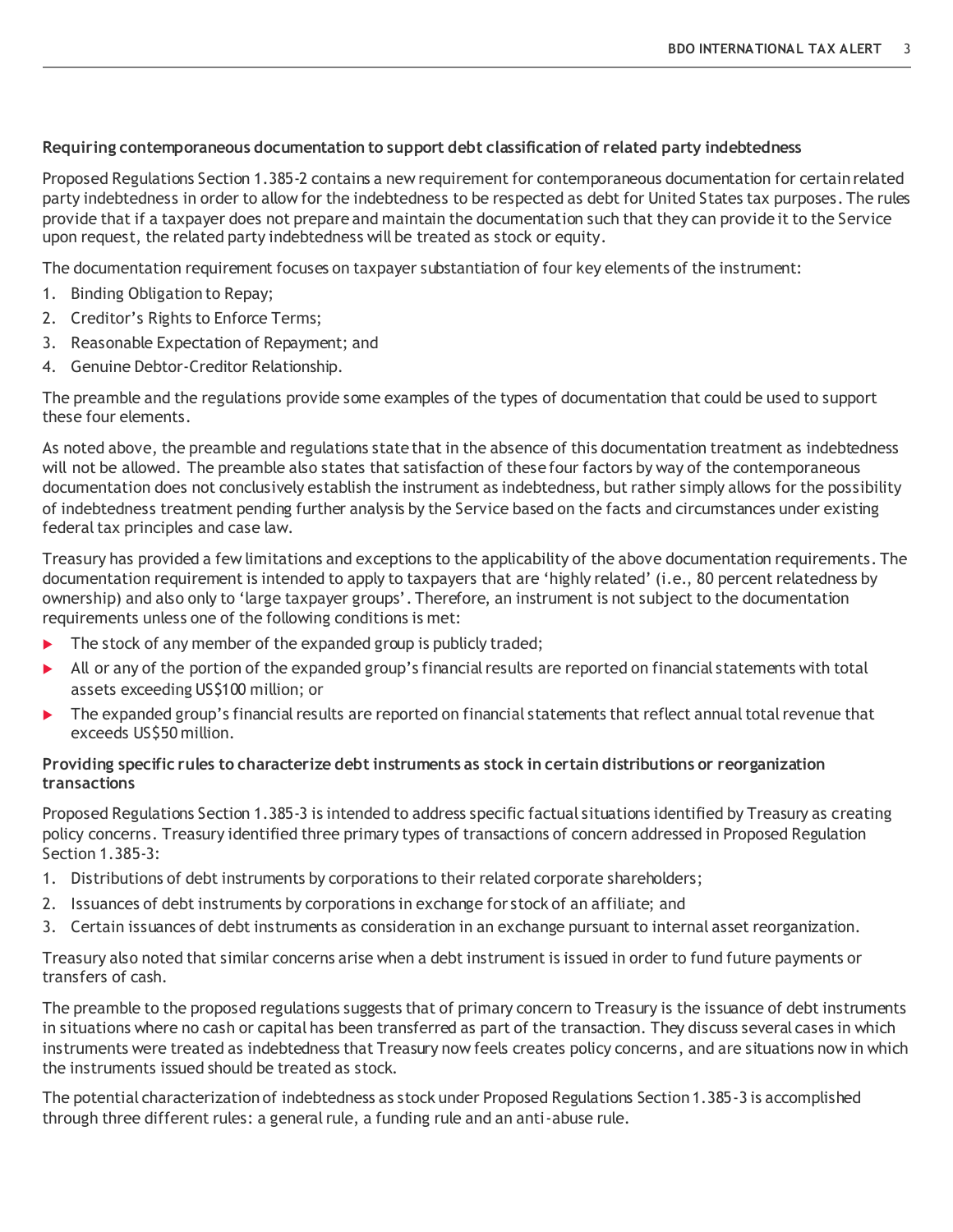The general rule provides that a debt instrument can be treated as stock to the extent it is issued by a corporation to a member of the corporation's expanded group (1) in a distribution; (2) in exchange for expanded group stock (subject to a limited exception); or (3) in exchange for property in certain asset reorganizations.

The funding rule is targeted at debt instruments issued with a principal purpose of funding a transaction described in the general rule. The funding rule contains a non-rebuttable presumption of a principal purpose within a 72-month period surrounding the distribution or acquisition. This would apply if the instrument is issued by a member during the period beginning 36 months before the distribution or acquisition and ending 36 months after the distribution or acquisition. There is an exception in the proposed regulations to the non-rebuttable presumption rule for certain ordinary course debt instruments (as defined in the proposed regulations).

The anti-abuse rule is targeted towards specific situations that Treasury believes are abusive or may avoid the application of these rules, and the regulations contain several examples outlining these situations.

There are a few exceptions that may apply. For instance, Proposed Regulations Section 1.385-3(c)(1) includes an exception pursuant to which distributions and acquisitions described in Proposed Regulations Section1.385-3(b)(2) (the general rule) or Proposed Regulations Section 1.385-3(b)(3)(ii) (the funding rule) that do not exceed current year earnings and profits (as described in Code Section 316(a)(2)) of the distributing or acquiring corporation are not treated as distributions or acquisitions for purposes of the general rule or the funding rule. For this purpose, distributions and acquisitions are attributed to current year earnings and profits in the order in which they occur. Additionally, there is a threshold exception to the general rule and the funding rule if all of the expanded group debt instruments that could be treated as stock do not exceed US\$50 million. This is merely a threshold and not an exemption, so once group indebtedness exceeds US\$50 million then all of the indebtedness potentially subject to recharacterization will be subject to these rules . Additionally, there is an exception contained in the proposed regulations for certain funded acquisitions of subsidiary stock by issuance.

#### **Potential Consequences of Recharacterization of Debt as Stock/Equity**

In general, if debt is recharacterized as stock or equity, then interest deductions on the indebtedness could be disallowed and any payments could be treated as dividend distributions.

## *Applicability Dates*

The provisions of Proposed Regulations Section1.385-2 are proposed to be generally effective when the regulations are published as final regulations. Proposed Regulations Section1.385-2 would apply to any applicable instrument issued on or after that date, as well as to any applicable instrument treated as issued as a result of an entity classification election under Treasury Regulations Section 301.7701-3 made on or after the date the regulations are issued as final regulations.

Proposed Regulations Sections 1.385-3 and 1.385-4 (dealing with the treatment of consolidated groups) generally are proposed to apply to any debt instrument issued on or after April 4, 2016 and to any debt instrument issued before April 4, 2016 as a result of an entity classification election made under Treasury Regulations Section 301.7701-3 that is filed on or after April 4, 2016. However, when certain rules of the proposed regulations (proposed regulations 1.385-3(b) and 1.385-  $3(d)(1)(i)$  through  $(d)(1)(iv)$  or 1.385-4) would otherwise treat a debt instrument as stock prior to the date of publication of final regulations, the debt instrument is treated as indebtedness until the date that is 90 days after the date of publication of final regulations. To the extent that the debt instrument in the prior sentence is held by a member of the issuer's expanded group on the date that is 90 days after the date of publication of final regulations, the debt instrument is deemed to be exchanged for stock on the date that is 90 days after the date of publication of final regulations.